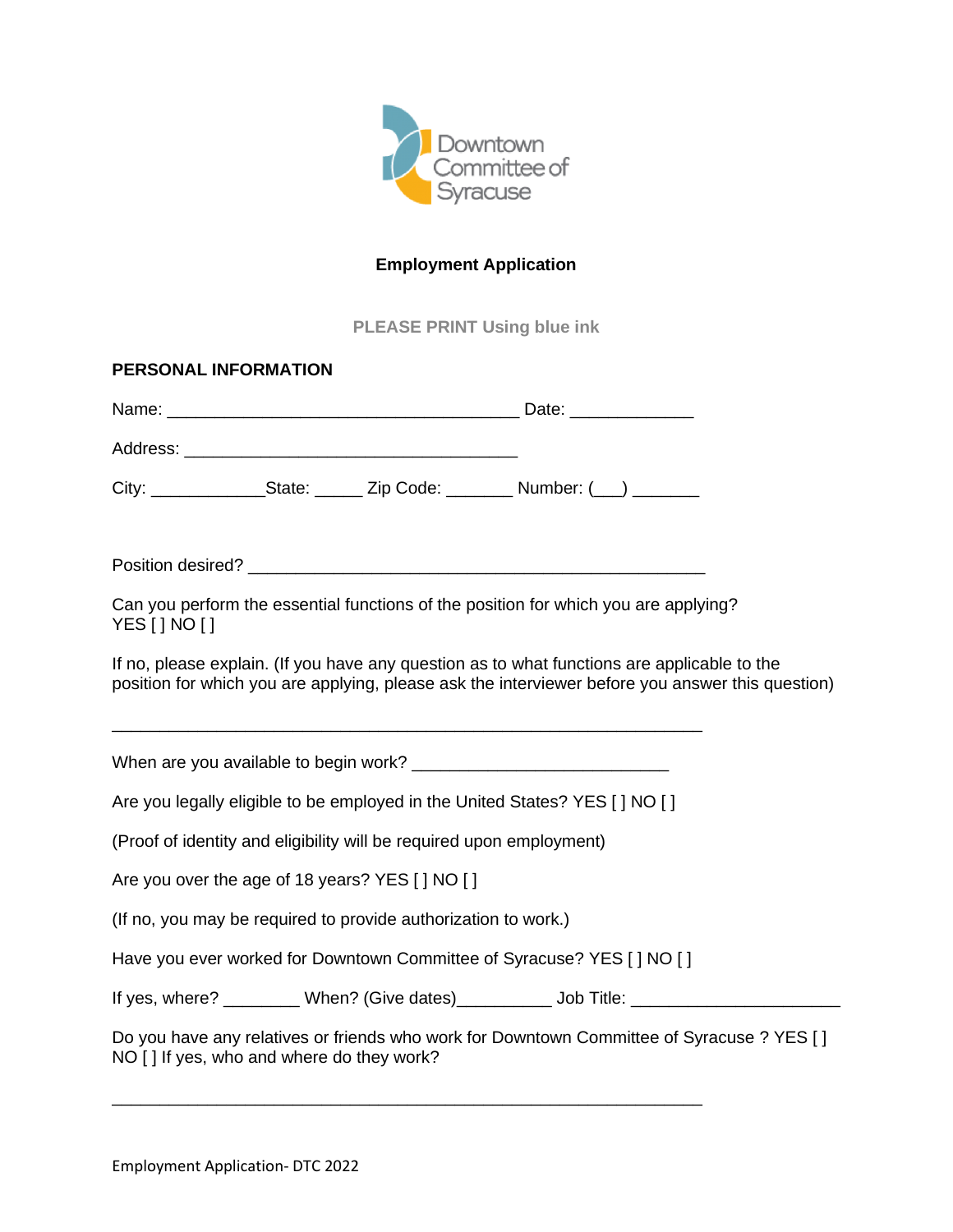

Have you ever done any volunteer work? YES [ ] NO [ ] If yes, describe: (Omit any volunteer work which reflects your race, color, religion, age, sex, sexual orientation, marital status or disabilities)

\_\_\_\_\_\_\_\_\_\_\_\_\_\_\_\_\_\_\_\_\_\_\_\_\_\_\_\_\_\_\_\_\_\_\_\_\_\_\_\_\_\_\_\_\_\_\_\_\_\_\_\_\_\_\_\_\_\_\_\_\_\_ Are you available to work: DAYS [ ] NIGHTS [ ] WEEKENDS [ ] FULL TIME [ ] If you cannot work full time, please explain:

Days and Hours Available:(If employed, notification must be provided in writing should availability change.)

\_\_\_\_\_\_\_\_\_\_\_\_\_\_\_\_\_\_\_\_\_\_\_\_\_\_\_\_\_\_\_\_\_\_\_\_\_\_\_\_\_\_\_\_\_\_\_\_\_\_\_\_\_\_\_\_\_\_\_\_\_\_

| Day   |  | Sunday Monday Tuesday   Wednesday   Thursday   Friday |  | Saturday |
|-------|--|-------------------------------------------------------|--|----------|
| From: |  |                                                       |  |          |
| lTo:  |  |                                                       |  |          |

Are you presently employed? YES [ ] NO [ ]

If yes, may we contact your employer? YES [ ] NO [ ]

If presently employed, why are you considering leaving?

Do you belong to any professional, trade, business or civic organizations that deal with the position for which you are applying? YES [ ] NO [ ] If yes, please explain and list offices held: (Omit any organization which reflects your race, color, religion, age, sex, sexual orientation, marital status or disabilities.)

\_\_\_\_\_\_\_\_\_\_\_\_\_\_\_\_\_\_\_\_\_\_\_\_\_\_\_\_\_\_\_\_\_\_\_\_\_\_\_\_\_\_\_\_\_\_\_\_\_\_\_\_\_\_\_\_\_\_\_\_\_\_

\_\_\_\_\_\_\_\_\_\_\_\_\_\_\_\_\_\_\_\_\_\_\_\_\_\_\_\_\_\_\_\_\_\_\_\_\_\_\_\_\_\_\_\_\_\_\_\_\_\_\_\_\_\_\_\_\_\_\_\_\_\_

\_\_\_\_\_\_\_\_\_\_\_\_\_\_\_\_\_\_\_\_\_\_\_\_\_\_\_\_\_\_\_\_\_\_\_\_\_\_\_\_\_\_\_\_\_\_\_\_\_\_\_\_\_\_\_\_\_\_\_\_\_\_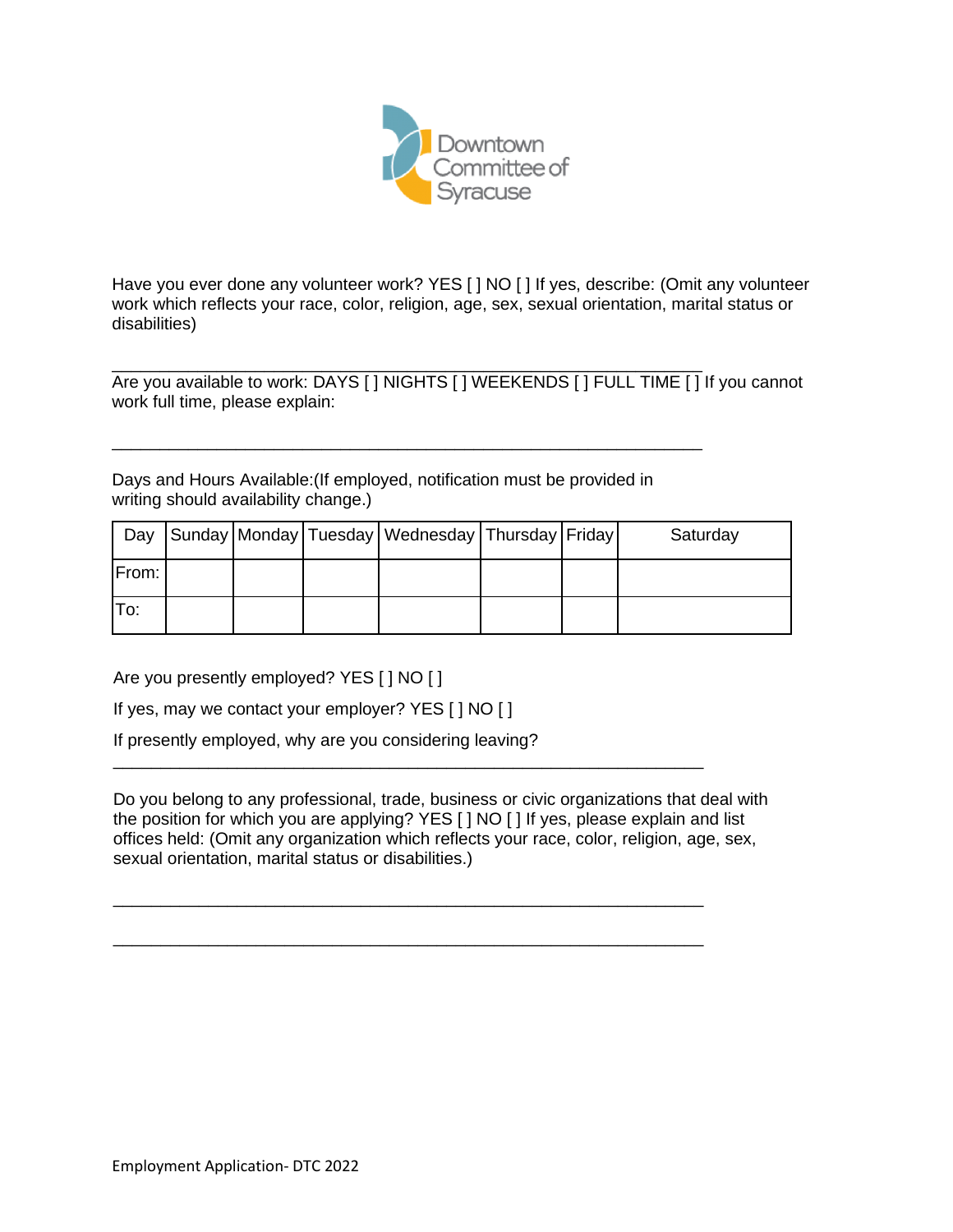

#### **EDUCATION**

|                         | Name and Location of<br>School | Course<br>οf<br>Study | No. of<br>Years<br>Completed | Diploma or<br>Degree Received |
|-------------------------|--------------------------------|-----------------------|------------------------------|-------------------------------|
| High School             |                                |                       |                              |                               |
| College                 |                                |                       |                              |                               |
| Vocational<br>lor       |                                |                       |                              |                               |
| Trade<br>School         |                                |                       |                              |                               |
| Graduate<br><b>Work</b> |                                |                       |                              |                               |

Have you completed any special courses, seminars and/or training directly related to the position for which you are applying? YES [ ] NO [ ] If yes, please describe:

\_\_\_\_\_\_\_\_\_\_\_\_\_\_\_\_\_\_\_\_\_\_\_\_\_\_\_\_\_\_\_\_\_\_\_\_\_\_\_\_\_\_\_\_\_\_\_\_\_\_\_\_\_\_\_\_\_\_\_\_\_\_

\_\_\_\_\_\_\_\_\_\_\_\_\_\_\_\_\_\_\_\_\_\_\_\_\_\_\_\_\_\_\_\_\_\_\_\_\_\_\_\_\_\_\_\_\_\_\_\_\_\_\_\_\_\_\_\_\_\_\_\_\_\_

\_\_\_\_\_\_\_\_\_\_\_\_\_\_\_\_\_\_\_\_\_\_\_\_\_\_\_\_\_\_\_\_\_\_\_\_\_\_\_\_\_\_\_\_\_\_\_\_\_\_\_\_\_\_\_\_\_\_\_\_\_\_

List academic honors, extracurricular activities, offices held, etc. in high school or college: (Omit any which reflects your race, color, religion, age, sex, sexual orientation, marital status or disabilities.)

\_\_\_\_\_\_\_\_\_\_\_\_\_\_\_\_\_\_\_\_\_\_\_\_\_\_\_\_\_\_\_\_\_\_\_\_\_\_\_\_\_\_\_\_\_\_\_\_\_\_\_\_\_\_\_\_\_\_\_\_\_\_\_\_\_\_\_\_\_\_\_\_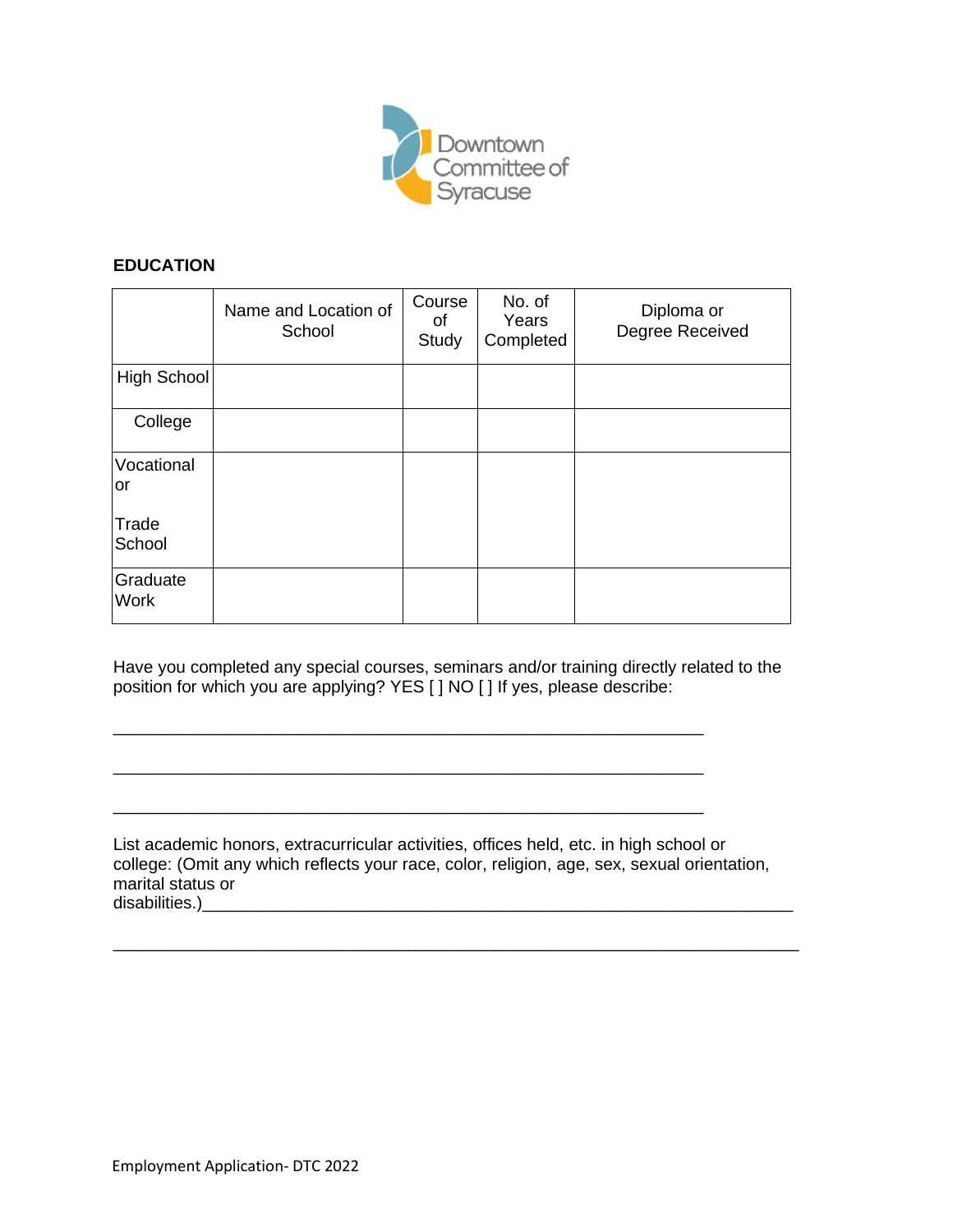

#### **EMPLOYMENT**

Start with your current or most recent position

| Name of Employer                                                                    | <b>Telephone Number</b> |                  |                                       |  |
|-------------------------------------------------------------------------------------|-------------------------|------------------|---------------------------------------|--|
| Full Address (Including Street, City, State Supervisor's Name and Title<br>$&$ Zip) |                         |                  |                                       |  |
| Dates Employed                                                                      |                         |                  | From Month/Day/Year To Month/Day/Year |  |
| Describe the Work Performed                                                         |                         |                  |                                       |  |
| Name of Employer                                                                    |                         | Telephone Number |                                       |  |
| Full Address (Including Street, City, State Supervisor's Name and Title<br>& Zip)   |                         |                  |                                       |  |
| Dates Employed                                                                      |                         |                  | From Month/Day/Year To Month/Day/Year |  |
| Describe the Work Performed                                                         |                         |                  |                                       |  |
| Name of Employer                                                                    |                         | Telephone Number |                                       |  |
| Full Address (Including Street, City, State Supervisor's Name and Title<br>& Zip)   |                         |                  |                                       |  |
| Dates Employed                                                                      |                         |                  | From Month/Day/Year To Month/Day/Year |  |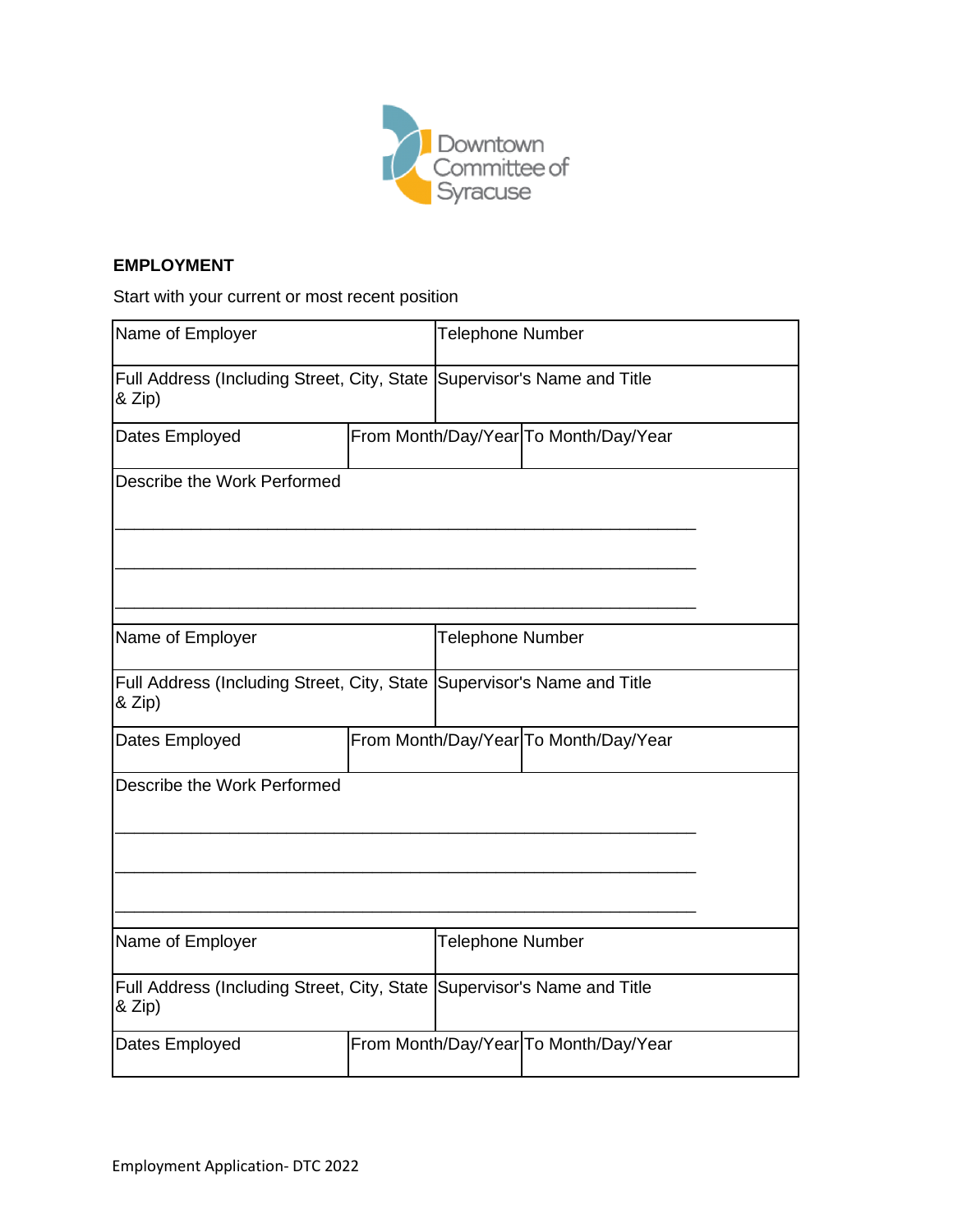

Describe the Work Performed

Use an additional sheet of paper if more space is necessary.

\_\_\_\_\_\_\_\_\_\_\_\_\_\_\_\_\_\_\_\_\_\_\_\_\_\_\_\_\_\_\_\_\_\_\_\_\_\_\_\_\_\_\_\_\_\_\_\_\_\_\_\_\_\_\_\_\_\_\_\_\_

\_\_\_\_\_\_\_\_\_\_\_\_\_\_\_\_\_\_\_\_\_\_\_\_\_\_\_\_\_\_\_\_\_\_\_\_\_\_\_\_\_\_\_\_\_\_\_\_\_\_\_\_\_\_\_\_\_\_\_\_\_

\_\_\_\_\_\_\_\_\_\_\_\_\_\_\_\_\_\_\_\_\_\_\_\_\_\_\_\_\_\_\_\_\_\_\_\_\_\_\_\_\_\_\_\_\_\_\_\_\_\_\_\_\_\_\_\_\_\_\_\_

## **PERSONAL REFERENCES**

Give three references (not relatives or employers)

| Name                                                  | Occupation              |
|-------------------------------------------------------|-------------------------|
| Full Address (Including Street, City,<br>State & Zip) | <b>Telephone Number</b> |
| Street___________________________                     |                         |
| City________State______Zip___                         |                         |
| Name                                                  | Occupation              |
| Full Address (Including Street, City,<br>State & Zip) | <b>Telephone Number</b> |
|                                                       |                         |
| City________State_____Zip____                         |                         |
| <b>Name</b>                                           | Occupation              |
| Full Address (Including Street, City,<br>State & Zip) | <b>Telephone Number</b> |
|                                                       |                         |
| City_______ State______Zip______                      |                         |